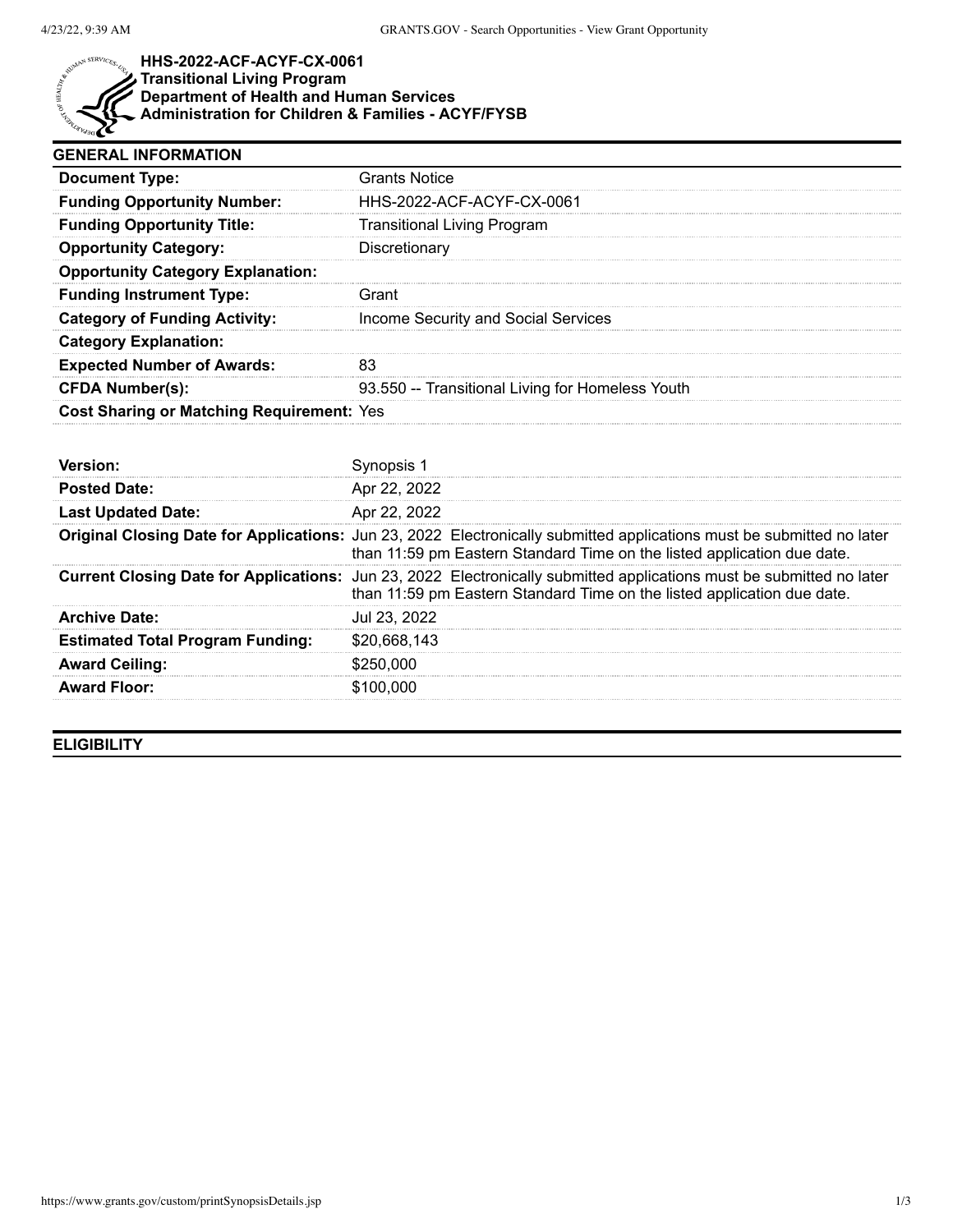| <b>Eligible Applicants:</b> | Public housing authorities/Indian housing authorities<br>Independent school districts<br>Special district governments<br>Nonprofits having a 501(c)(3) status with the IRS, other than institutions of higher<br>education<br>Public and State controlled institutions of higher education<br>Nonprofits that do not have a $501(c)(3)$ status with the IRS, other than institutions<br>of higher education<br>County governments<br>Others (see text field entitled "Additional Information on Eligibility" for clarification)<br>Native American tribal organizations (other than Federally recognized tribal<br>governments)<br>State governments<br>Private institutions of higher education<br>Native American tribal governments (Federally recognized)<br>City or township governments                                                                                                                                                                                                                                                                                                                                                                                                                                                                                                                                                                                                                                                                                                                                                                                                                                                                                                                                                                                                                                  |
|-----------------------------|--------------------------------------------------------------------------------------------------------------------------------------------------------------------------------------------------------------------------------------------------------------------------------------------------------------------------------------------------------------------------------------------------------------------------------------------------------------------------------------------------------------------------------------------------------------------------------------------------------------------------------------------------------------------------------------------------------------------------------------------------------------------------------------------------------------------------------------------------------------------------------------------------------------------------------------------------------------------------------------------------------------------------------------------------------------------------------------------------------------------------------------------------------------------------------------------------------------------------------------------------------------------------------------------------------------------------------------------------------------------------------------------------------------------------------------------------------------------------------------------------------------------------------------------------------------------------------------------------------------------------------------------------------------------------------------------------------------------------------------------------------------------------------------------------------------------------------|
|                             | Additional Information on Eligibility: Public (state and local) and private nonprofit entities (including faith-based and<br>community organizations) and coordinated networks of such entities, are eligible<br>to apply unless they are part of the juvenile justice system. For profit organizations<br>are not eligible. Private institutions of higher education must be non-profit entities.<br>In selecting applications for to receive grants under the TLP, priority will be given<br>to public and non-profit private agencies that have experience in providing<br>services to runaway, homeless, and street youth. Faith-based organizations may<br>apply for this award on the same basis as any other organization, as set forth at<br>and, subject to the protections and requirements of this part and 42 U.S.C.<br>2000bb et seq., the Department will not, in the selection of recipients, discriminate<br>against an organization on the basis of the organization's religious character,<br>affiliation, or exercise. Applications from individuals (including sole proprietorships)<br>and foreign entities are not eligible and will be disqualified from competitive review<br>and from funding under this funding opportunity announcement. Faith-based and<br>community organizations that meet the eligibility requirements are eligible to<br>receive awards under this funding opportunity. Faith-based organizations may<br>apply for this award on the same basis as any other organization, as set forth at<br>and, subject to the protections and requirements of 45 CFR Part 87 and 42 U.S.C.<br>§ 2000bb et seq., ACF will not, in the selection of recipients, discriminate against<br>an organization on the basis of the organization's religious character, affiliation, or<br>exercise. |

| <b>ADDITIONAL INFORMATION</b>                                |                                                                                                                                                                                                                                                                                                                                                                                                                                                                                                                                                                                                                                                         |
|--------------------------------------------------------------|---------------------------------------------------------------------------------------------------------------------------------------------------------------------------------------------------------------------------------------------------------------------------------------------------------------------------------------------------------------------------------------------------------------------------------------------------------------------------------------------------------------------------------------------------------------------------------------------------------------------------------------------------------|
| <b>Agency Name:</b>                                          | Administration for Children & Families - ACYF/FYSB                                                                                                                                                                                                                                                                                                                                                                                                                                                                                                                                                                                                      |
| <b>Description:</b>                                          | The Transitional Living Program (TLP) provides safe, stable, and appropriate<br>shelter for runaway and homeless youth ages 16 to under 22 for up to 18 months and,<br>under extenuating circumstances, can be extended to 21 months. TLPs provide<br>comprehensive services that supports the transition of homeless youth to self-<br>sufficiency and stable, independent living. Through the provision of shelter and an array<br>of comprehensive services, TLP youth will realize improvements in four core outcome<br>areas (i.e., safe and stable housing, education/employment, permanent connections,<br>and social and emotional well-being). |
| <b>Link to Additional Information: See Related Documents</b> |                                                                                                                                                                                                                                                                                                                                                                                                                                                                                                                                                                                                                                                         |
| <b>Grantor Contact Information:</b>                          | If you have difficulty accessing the full announcement electronically, please contact:<br>Tyanna Williams<br>tyanna.williams@acf.hhs.gov<br>tyanna.williams@acf.hhs.gov                                                                                                                                                                                                                                                                                                                                                                                                                                                                                 |